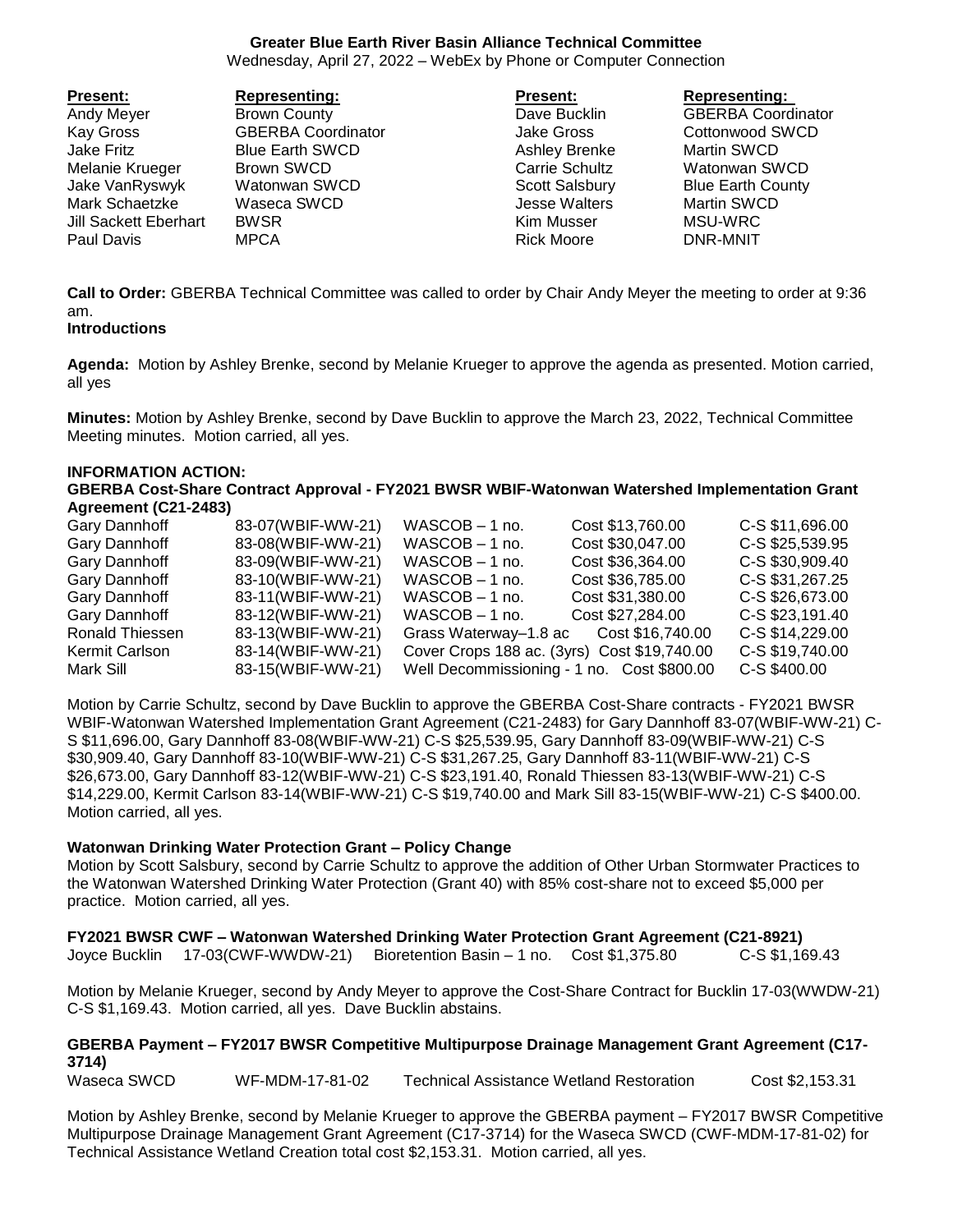## **PAGE 2 GBERBA Technical Committee Meeting April 27, 2022**

# **GBERBA Cost-Share Payment - FY2021 BWSR WBIF-Watonwan Watershed Implementation Grant Agreement (C21-2483)**

Blue Earth County 07-02(WBIF-WW-21) Well Decommissioning 1 no. Cost \$2,535.50 C-S \$1,000.00 Blue Earth County 07-03(WBIF-WW-21) Well Decommissioning 1 no. Cost \$2,766.80 C-S \$1,000.00

Motion by Dave Bucklin, second by Jake Fritz to approve the Cost-Share contract payment for Blue Earth County 07- 02(WBIF-WW-21) C-S \$1,000.00 and Blue Earth County 07-03(WBIF-WW-21) C-S \$1,000.00. Motion carried.

# **GBERBA Payment – FY2017 BWSR Competitive Multipurpose Drainage Management Grant Agreement (C17- 3714)**

Waseca County WF-MDM-17-81-02 Wetland Restoration – 2.71 ac. Cost \$80,386.72 C-S \$50,000.00 Drainage Authority

Motion by Dave Bucklin, second by Carrie Schultz to approve the GBERBA payment – FY2017 BWSR Competitive Multipurpose Drainage Management Grant Agreement (C17-3714) for the Waseca County Drainage Authority (CWF-MDM-17-81-02) for Wetland Restoration cost-share \$50,000.00. Motion carried, all yes.

# **Review GBERBA Cost-Share Grant Balances and Financial Report**

# **1W1P Le Sueur River Comprehensive Plan**

The Le Sueur 1W1P Planning Partners held a successful public meeting April 4<sup>th</sup> in Pemberton and are looking forward to seeing the results from the that effort and public survey. Big thank you to the Water Resources Center for planning the event! Planning Partners are currently figuring out what our plan implementation organizational structure will be and are beginning work on the implementation table.

Information on updated dues for Steele County/SWCD were presented.

# **Watonwan Watershed Implementation Grant**

# **Reporting Progress and Comp Plan – Planning Region Reduction Goals**

#### **Ranking Sheet Update**

#### **Watonwan Drinking Water Protection Grant – Policy Change**

Motion by second by to approve the addition of Other Urban Stormwater Practices to the Watonwan Watershed Drinking Water Protection (Grant 40) with 85% cost-share not to exceed \$5,000 per practice. Motion carried, all yes.

#### **MDH Accelerated Implementation Grant: Groundwater Protection Initiative**

If selected the estimated grant start date would be July 1, 2022, with kick-off meeting in August 2022 and the grant end date is June 30, 2023.

#### **CWF Soil Health Grant RFP Update**

Discussion.

# **Coordinator Report:** Dave Bucklin and Kay Gross

#### **MN Agricultural Water Quality Certification Program**

Update on progress made in areas 5 and 6 – See Certification Specialist Reports. Over 806,000 acres and over 1155 certified producers statewide! **That is over 1,259 square miles and equals more than Cottonwood and Watonwan counties combined!**

GBERBA has the Area 5 and 6 MAWQCP administrative contract approved through 2023 pending agreement approval. The Minnesota Agricultural Water Quality Certification Program has launched three new endorsements in addition to 10-year certification a farmer or landowner receives in the program. The endorsements are for soil health, integrated pest management, wildlife and climate smart.

The 2022 MAWQCP Conservation Corps position is still open. We had a third round of interviews in March. The applicant did not accept the position. The next opportunity to fill the position is May 2022.

# **2017 CWF Grant- Multipurpose Drainage Management**

Multipurpose Drainage Management **-** \$301,200: Projects for this Drainage Grant will need to be located in public ditch sheds. **GBERBA member entire counties are eligible**. Priority parameters to identify the eligible ditches. A guidance policy sheet is online.

GBERBA has received a third grant time extension. In addition, GBERBA can pay grant-engineering funds to approved projects even if not constructed prior to grant deadline. BWSR has now approved the extension for the entire grant to April 30, 2022.